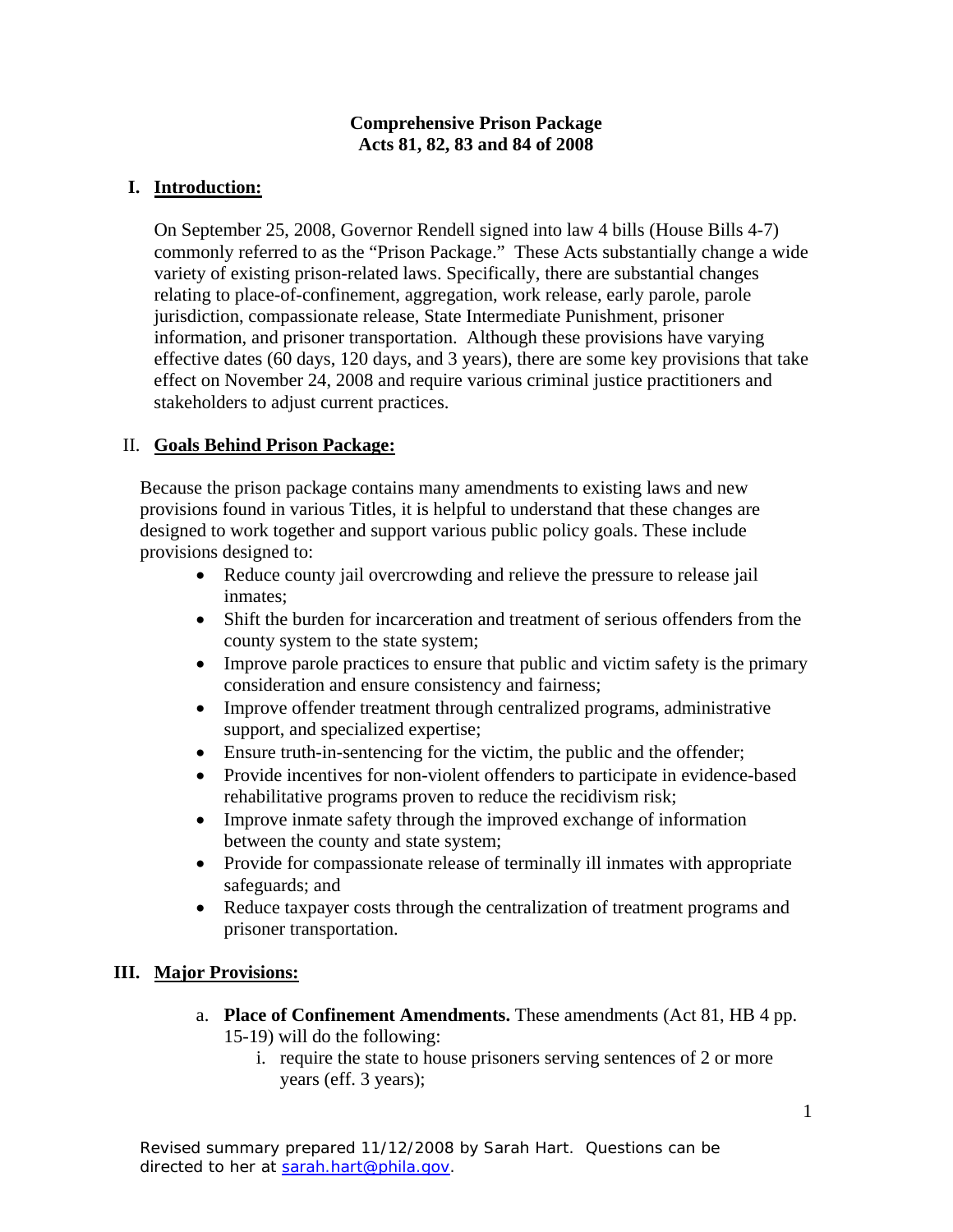- ii. allow prisoners, under limited circumstances, to serve 2-5 year sentences in the county (with DA and court consent if the county jail administrator agrees there is room and the jail population is less than 110% of the rated capacity) (eff. 3 years);
- iii. require aggregation of sentences for determining place of confinement (eff. 11/24/08);
- iv. allow judges to change the place of confinement of previously sentenced prisoners (eff. 11/24/08);
- v. require the state to reimburse counties for long-term work release (but with a state-wide cap of \$2.5 million) (eff. 3 years)

# b. **Temporary Transfer of Prisoners for Judicial Proceedings.**

Act 82 (HB5) is effective in 120 days (1/23/09) and is designed to reduce overall taxpayer costs through consolidation of prisoner transportation and to reduce the risk of prisoner escapes. It requires the Department of Corrections (DOC) to transport state prisoners to state prisons near the courthouse. From there, the county sheriff could conduct day transportation trips and, hopefully, most state prisoners would not enter the county jails. Counties electing to use this transportation system would reimburse the DOC for the cost of transportation, but not the cost of confinement. This new law is designed to reduce overall taxpayer costs through consolidation of transportation, to reduce the risk of prisoner escapes, and to allow county sheriffs to focus on other work.

However, there will be limits on DOC's transportation obligations:

- 1. DOC will have discretion to determine which nearby state facilities to use (DOC is not required to house an inmate in the facility nearest the courthouse);
- 2. DOC is not required to transport unless the county judge must entered an order "directing the inmate's presence at a judicial proceeding" and found that videoconferencing is not permissible; and
- 3. DOC will have the option to not transport and house the inmate nearby if the inmate has already been transferred twice in the preceding 6 months. DOC will not be required to house inmates in the nearby facilities for an extended period.

## c. **Parole.**

i. **Parole Guidelines:** In summary, the Sentencing Commission will promulgate parole guidelines. The guidelines must make "public safety and victim safety" the primary consideration in parole decisions. In addition, the Commission is required to use validated risk assessment tools and evidence-based practices in developing these guidelines. In addition to initial parole decisions, guidelines would also apply to recommitments, backtime, reparoles, and resentencings. The county judges, like the PBPP, would be covered by the statutory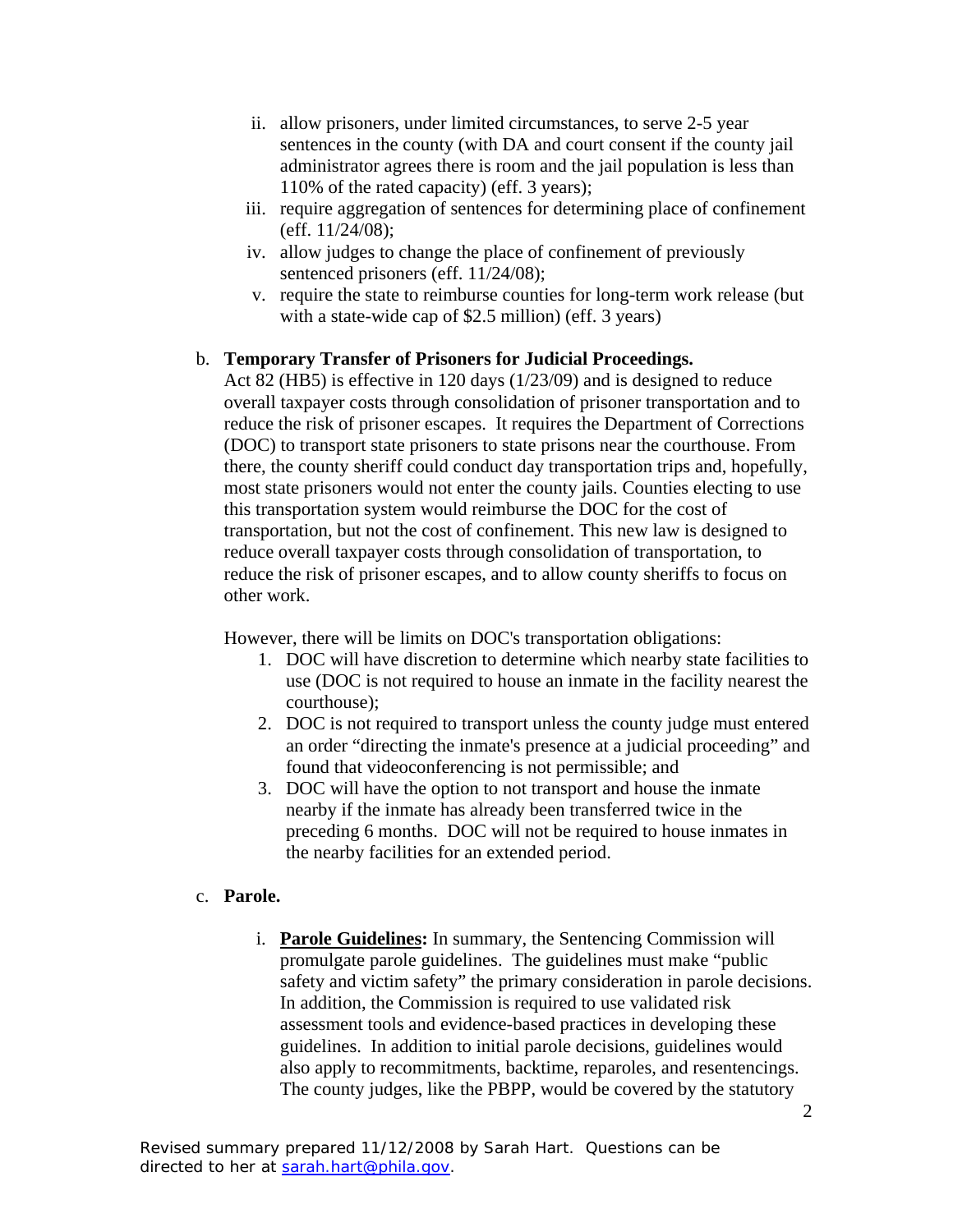requirements and parole guidelines. Thus, like sentencing guidelines, there would be new constraints on judicial discretion. (Although the statutory provisions are effective 11/24/08, it will take some time for the guidelines to be developed.)

- ii. **Parole Jurisdiction:** There will also be significant changes in parole jurisdiction. Judges will be responsible for paroles of inmates serving 2-5 year sentences in the county prison, under the new place of confinement provisions that will take effect in 3 years. Importantly, no inmate will be subject to this parole jurisdiction change unless the DA, county jail administrator and judge previously agreed to the county prison placement. When the final provisions take effect, the PBPP would no longer be in the business of paroling prisoners from county prisons unless they have agreed to accept a "special parole." (effective 9/25/11).
- **iii.** Administrative Parole: PBPP will have statutory authorization to reduce reporting requirements to at least once per year (termed "administrative parole") for certain classes of non-violent offenders who have been successfully managed for a period of time on parole. (The amendments designed to accomplish this are found in Act 83 (HB 6).) (effective date 11/24/08).
- **iv. "Rebuttable" Parole at the Minimum**. These Act 83 amendments (HB6) and Act 81 (HB 4) will allow for the presumptive parole of non-violent prisoners who meet the Recidivism Risk Reduction Incentive (RRRI) eligibility standards. These prisoners will be eligible for rebuttable parole at the expiration of their minimum sentences if they have maintained a good conduct record in prison, they don't pose a public safety risk, and there is an adequate parole plan. The proposed language also adds substantial checks and balances. (effective date 11/24/08).
- v. **Early county parole/new sentencing order requirements:** For county prisoners with sentences of less than 2 years, a judge must state at sentencing whether the defendant is "eligible to participate in a reentry plan" and, if so, at what point (any time or after the expiration of a period of time). While a "reentry plan" is very broadly defined, no early parole, or earned time/good time release, may be granted prior to the expiration of the minimum sentence without this sentencing eligibility statement. This statement must also be entered in the record and reported as part of the sentence. In addition, prosecutors are entitled to 10 days notice and an opportunity to be heard on any request to release the defendant prior to the expiration of the minimum sentence. 42 Pa.C.S.A § 9756(b)(2)-(3) (as amended by Act 81) (effective 11/24/08).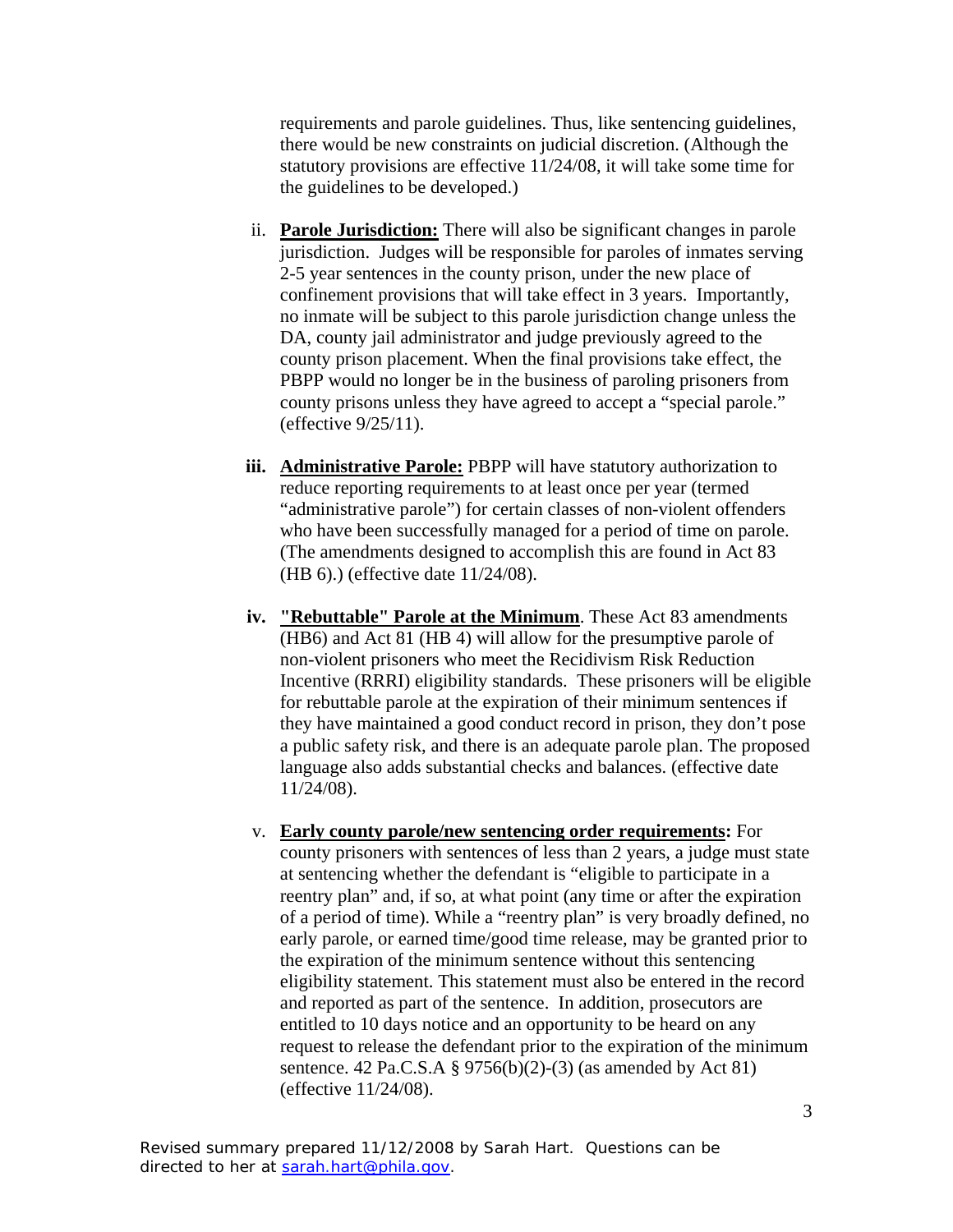### **d. New work release procedures.**

Under 42 Pa.C.S.A. §9813 (amended by Section 8.1 of Act 81) (effective 11/24/08) judges make prisoners "eligible" for work release but county jails have the final say on whether a county prisoner may be released, detained, or recommitted. The changes applicable to various criminal justice stakeholders are as follows:

- **i.** Prosecutors:
	- **1.** have the right to notice and an opportunity to be heard on a petition for work release;
	- **2.** [Note: should consider including a statement in all victim notification letters involving county prisoners to the effect that:
		- **a.** the defendant may be eligible for "work release;"
		- **b.** "work release" petitions cover a wide variety of issues; and
		- **c.** registered crime victims have the right to notice and an opportunity to be heard on a work release petition.]
- **ii.** Victims:
	- **1.** must be notified at the time of sentencing that the offender may be eligible for work release;
	- **2.** have notice and opportunity to be heard on a work release application;
- **iii.** Judges:
	- **1.** Must ensure that prosecutor and registered crime victim have written notice of the work release petition and the opportunity to be heard;
	- **2.** have the discretion to
		- **a.** make county prisoners "eligible" for work release;
		- **b.** set conditions for work release; and
		- **c.** revoke an eligibility order upon notice to the inmate.
- **iv.** County jail:
	- **1.** has the power to preclude an offender from leaving the jail, or detain, or recommit him because he:
		- **a.** poses a risk to community safety;
		- **b.** poses a risk to the orderly management of the jail;
		- **c.** violated conditions set by the jail; or
		- **d.** violated conditions set by the judge.
- **v.** Prisoners:
	- **1.** may petition for work release;
	- **2.** must abide by conditions set by the jail or judge; and
	- 3. are entitled to notice before a judge revokes an "eligibility' order (but this doesn't preclude the prison from refusing to allow him to leave, detaining him, or recommitting him).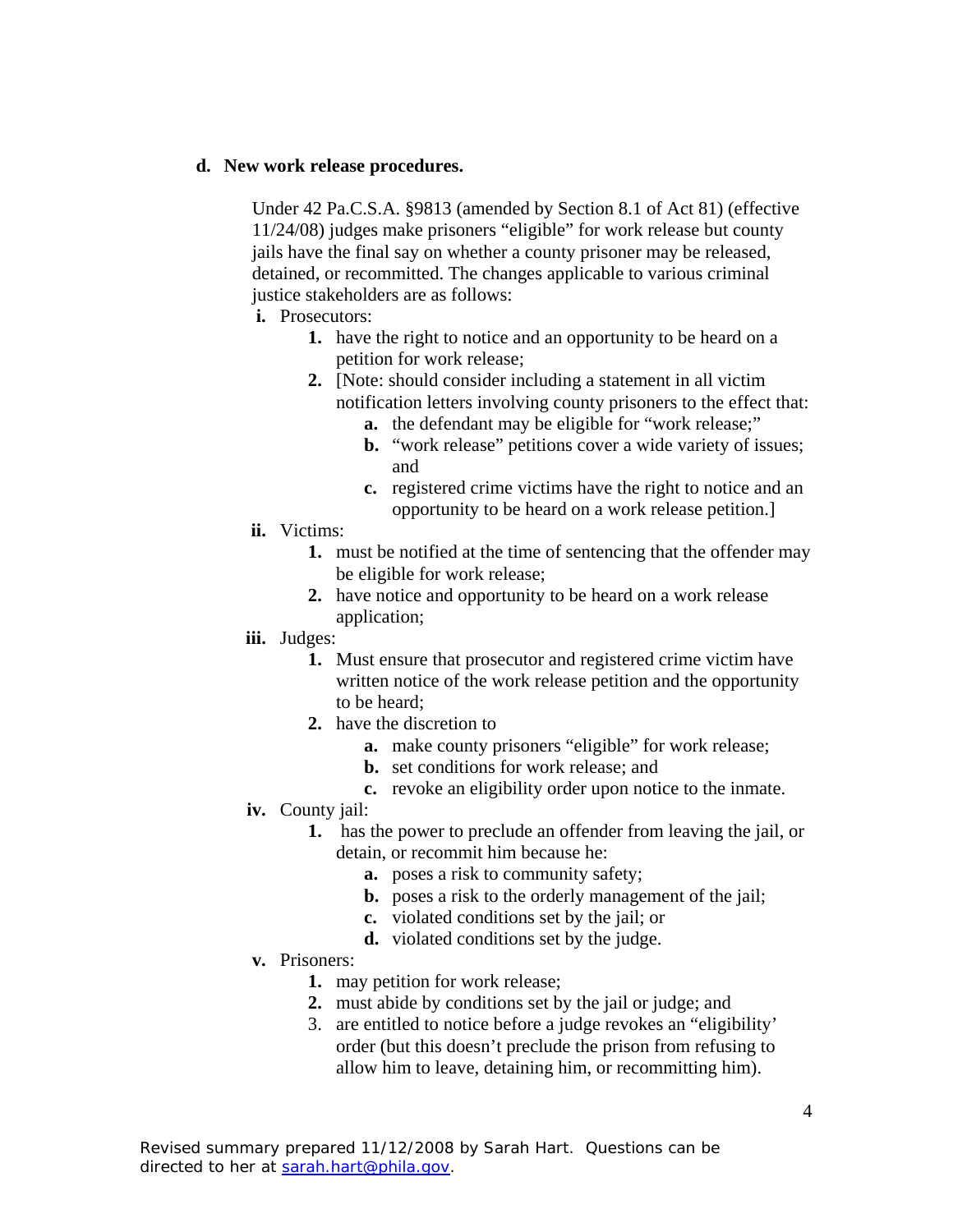# e. **New sentencing procedures: the Recidivism Risk Reduction Incentive (RRRI) program.**

Act 81 also amends 42 Pa.C.S.A. § 9756 and adds a new chapter in Title 44 (HB4). This comprehensive proposal (known as the "Recidivism Risk Reduction Incentive Program," RRRI, or "Triple-R Eye") is designed to ensure that nonviolent prisoners participate in evidence-based programs proven to reduce recidivism. In addition to amendments to 42 Pa.C.S.A. § 9756 (sentencing provisions), there are definitional provisions, limits on eligibility, limits on the types of programs that can be approved, additional public safety protections, requirements for published guidelines and regulations, reports, evaluations, and an educational plan (targeted for DAs, the defense bar, judges, and others). This limited program is modeled on a successful recidivism reduction program in New York State. Research also demonstrates that this targeted approach can reduce recidivism rates for program participants.

RRRI requires new sentencing procedures. Here's how it works: Certain nonviolent offenders to be sent to state custody are now automatically entitled to receive an alternative minimum sentence called a RRRI minimum (in addition to the usual minimum and maximum sentence). If they complete certain programs, they are eligible for parole at this earlier date. RRRI minimum sentences are *mandatory* and the failure to impose one would most likely be viewed as a *per se* illegal sentence, automatically entitling the prisoner to a resentencing. The details relating to eligibility, procedures, and sentencing calculations are attached. (The sentencing procedures are effective 11/24/08 but the RRRI program approval process in 42 Pa.C.S.A. §5304(e) will take a minimum of 60 days to implement.)

- **f. Medical Release.** Act 84 (HB7) replaces an outdated medical treatment statute, 61 P.S. § 81, that is almost 100 years old. This new law is designed to allow judges to place prisoners in hospitals, long-term nursing care facilities and hospice care locations. However, the requirements for such placements are quite stringent. For example, the prisoner must be "seriously ill and not expected to live for more than one year," the facility must have agreed to accept the placement, the court must consider public safety and escape risks, and the DA and victim are entitled to notice and an opportunity to be heard. There are also additional requirements about provisions that must be contained in the court order. (effective 11/24/08).
- g. **Department of Corrections Requests for SIP Referral.** Act 81 amendments to Title 42 (HB4, pp. 27-28) allow the Department of Corrections (DOC) request that an eligible prisoner be considered for State Intermediate Punishment (SIP). These amendments retain the requirement of the DA's consent to the placement and sentence modification. The SIP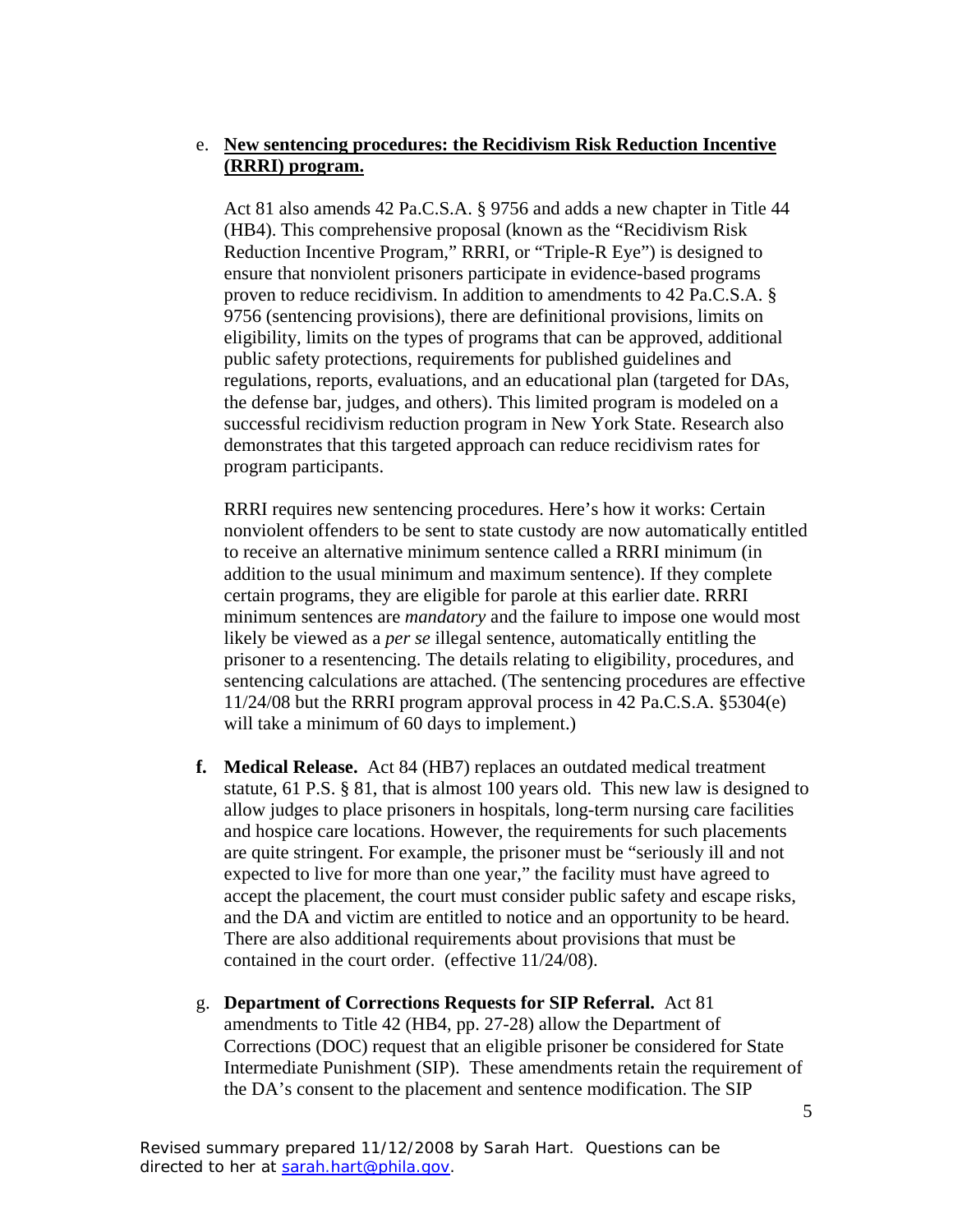resentencing must occur within 365 days of the placement in DOC custody. (eff. 11/24/08).

### h. **Prisoner Information Provisions.**

Act 81 (HB 4) amends 42 Pa.C.S.A. § 9764 to require that certain information accompany prisoners admitted to the state system. These amendments will ensure that the DOC has medical information, escape history, prison infraction records, sentencing credit information, and other information necessary for the safe management of prisoners. There are also requirements about information/medication for released prisoners. The Act includes language that would minimize the burden on the county system and encourage the use of electronic records. (eff. 11/24/08).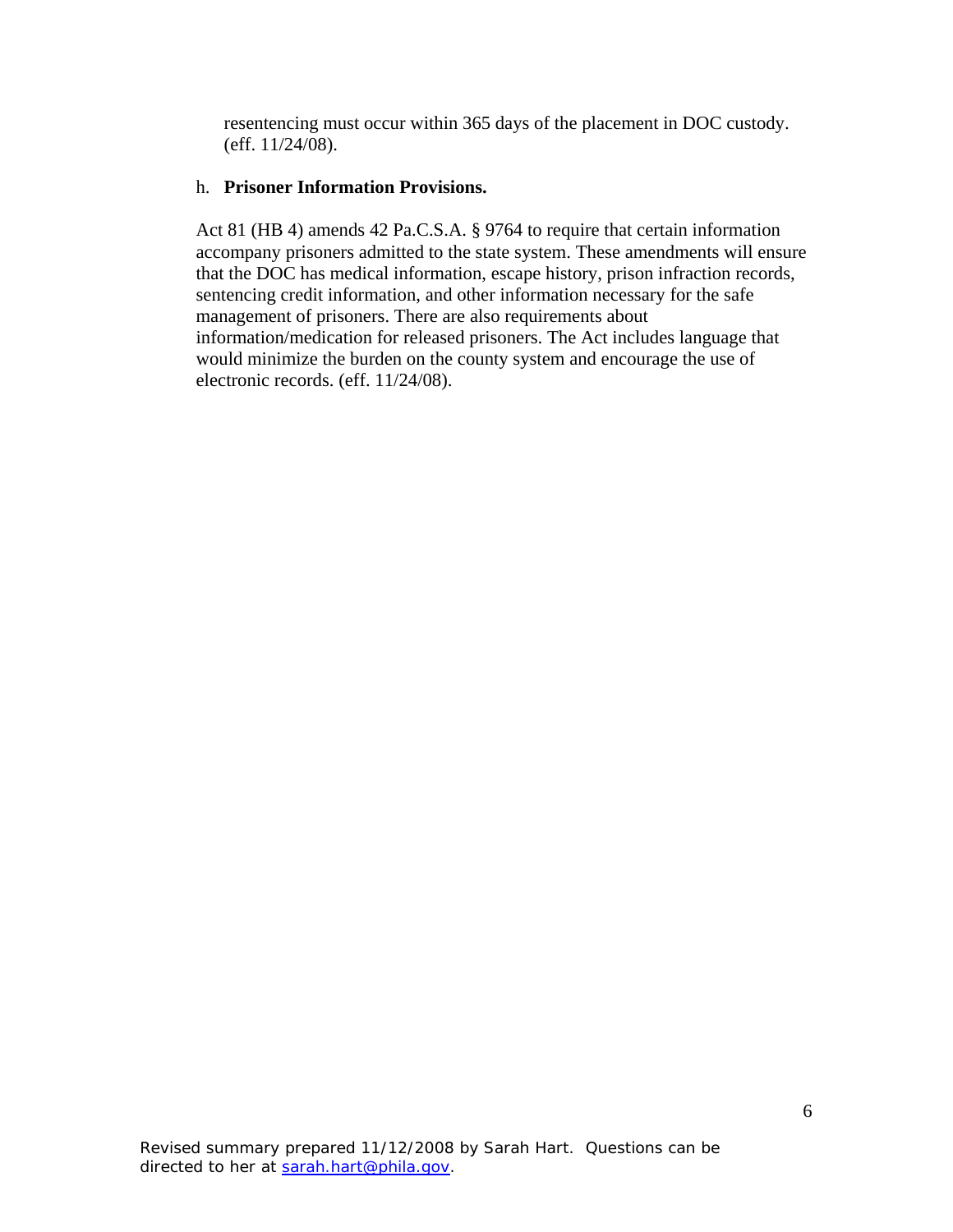#### **Act 81 (HB 4): Section-by-Section Analysis**

### **Booking Centers**

Section 1. (Pages 1-4) Creating 42 Pa.C.S.A. § 1725.5 and 1725.6 (relating to "Booking Centers") (generally unrelated to prison issues).

#### **Parole Guidelines**

Section 1.1 (Page 5) Amending 42 Pa.C.S.A. § 2151.1 (definitions relating to the Sentencing Commission)

Section 2. (Page 5) Amending 42 Pa.C.S.A. § 2152 (composition to Sentencing Commission) to add Secretary of Corrections, the Victim Advocate, and the Chairman of the Pennsylvania Board of Probation and Parole (PBPP) as *ex-officio* members).

Section 3 (pages 5-8) amending 42 Pa.C.S.A. § 2153 (powers and duties of the Sentencing Commission) to empower the Sentencing Commission to do research, collect data, disseminate information, make legislative recommendations, monitor guideline compliance, and use simulation models—all functions relating to the guidelines that will be applicable to various parole functions.

Section 3.1 (page 8) amending 42 Pa.C.S.A. § 2154(a) (adoption of guidelines for sentencing) to allow sentencing guidelines to consider impact of RRRI and early parole limits established in 42 Pa.C.S.A. § 9756.

Section 4 (pages 8-10) amending 42 Pa.C.S.A. § 2154.4 (adoption of guidelines for resentencing); 42 Pa.C.S.A. § 2154.5 (adoption of guidelines for parole); 42 Pa.C.S.A. § 2154.6 (adoption of recommitment ranges following revocation of parole).

Section 5 (pages 10-14) amending 42 Pa.C.S.A. § 2155 (publication of guidelines for resentencing, parole, recommitment ranges following revocation); 42 Pa.C.S.A. § 9718.3 (technical amendment to the Megan's Law registration); 42 Pa.C.S.A. § 2121 (sentencing generally; amends current language to require court to consider guidelines for resentencing, for parole and recommitment ranges).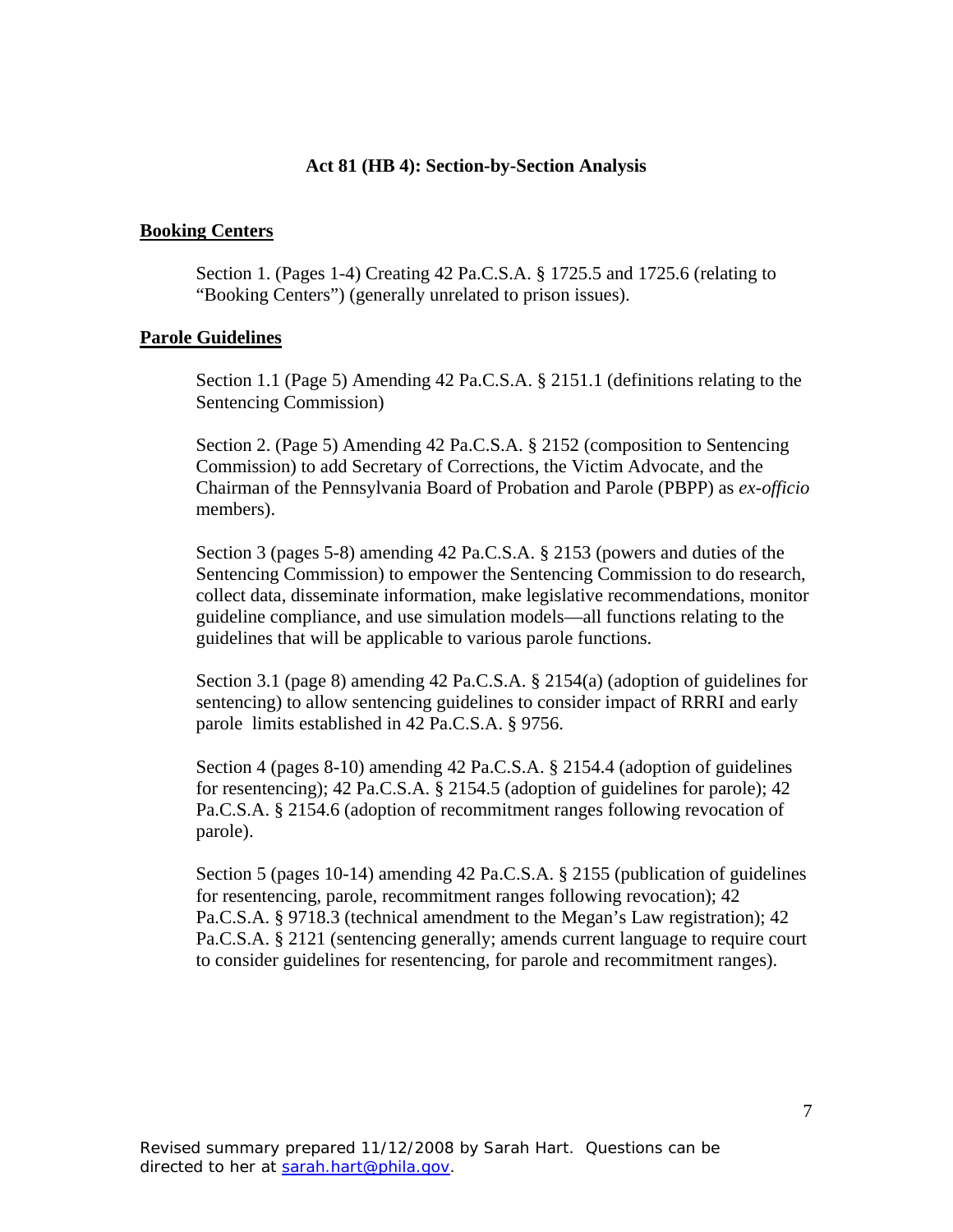# **Sentencing Procedures, RRRI and Early Parole**

Section 6 (pages 14-15) amending 42 Pa.C.S.A. § 9756(b) (sentence of total confinement). These provisions require a substantial change in sentencing practices:

- 42 Pa.C.S.A. § 9756(b)(2) precludes a parole prior to the expiration of the minimum sentence unless authorized by law.
- 42 Pa.C.S.A. § 9756(b)(3) permits a judge to grant early parole on a sentence of less than two years (or a sentence of more than two years imposed when Section 9762(f) takes effect in three years) provided that the judge states as part of the sentence that the defendant is eligible for a "reentry plan" (defined in (e) below), and the judge provides 10 days written notice to the DA and an opportunity to be heard. For purposes of determining eligibility for early parole (i.e., a sentence of less than two years), all terms of confinement are aggregated.
- 42 Pa.C.S.A. § 9756(b.1) requires a judge to impose a "Recidivism Risk Reduction Incentive Minimum" for defendants eligible under the new 44 Pa.C.S.A. Ch.53. For defendants with two or more prior RRRIs, the judge has the discretion to not establish a RRRI minimum.
- 42 Pa.C.S.A. § 9756(e) is amended to add a definition of the term "reentry plan." The term is broad and includes "drug and alcohol treatment, behavioral health treatment, job training, skills training, education, life skills, or any other conditions deemed relevant by the court."

# **Place of Confinement**

Section 7 (pages 15-19) amending 42 Pa.C.S.A. § 9762 (sentencing proceedings; place of confinement).

- 42 Pa.C.S.A. § 9762(a)--continues the current place of confinement scheme for the next three years)
- 42 Pa.C.S.A. § 9762(b)—for sentences imposed three years after the effective date of this act, person subject to 2 or more years but less than 5 years confinement must be sent to the state system unless the judge, DA, and prison administrator agree to the placement in the county system.
- 42 Pa.C.S.A. § 9762(c) precludes the prison administrator from agreeing to keep a defendant in this 2-5 year range in the county system unless the county prison population is less than 110% of rated capacity.
- 42 Pa.C.S.A. § 9762(d) making clear that judge still has power to order county intermediate punishment provided county confinement is not required.
- 42 Pa.C.S.A. § 9762(e) establishing a reimbursement of \$2.5 million per year to county jails for work release after 3 years. (Note, this doesn't guarantee that the Legislature will appropriate money for this purpose in future years.)
- 42 Pa.C.S.A. § 9762(f) clarifying the law of aggregation and making clear that aggregation of any consecutive term of imprisonment (regardless of its form) must be aggregated for determining place of confinement. (Note--this provision is effective 11/24/08.)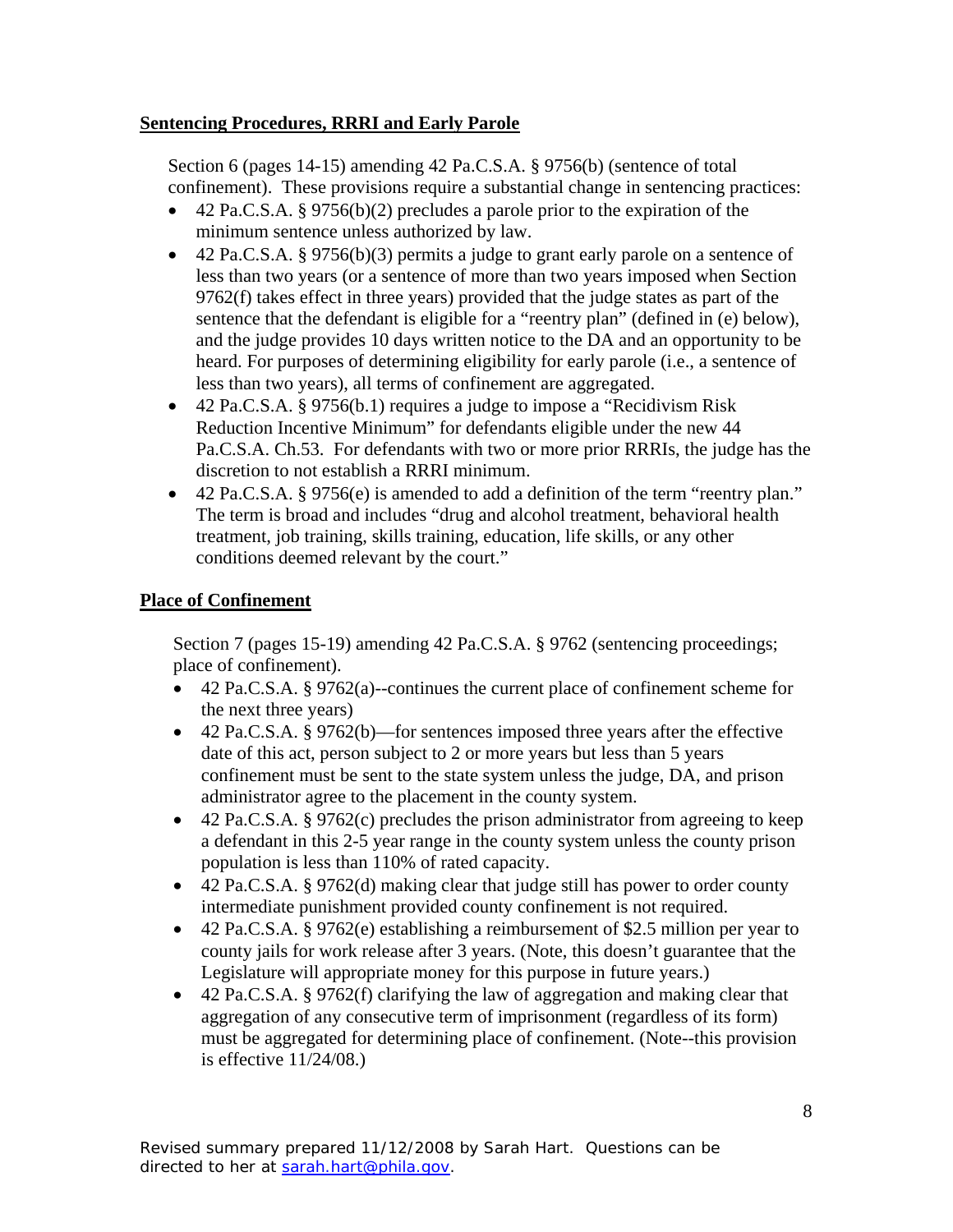- 42 Pa.C.S.A. § 9762 $(g)$  –making clear that the last date of imposition of sentence or recommitment is controlling for determining the applicable place-ofconfinement provisions.
- 42 Pa.C.S.A. § 9762(h)—making clear that judges can change the place-ofconfinement and transfer previously sentenced prisoners to the state system. (Note--this provision is also effective 11/24/08.)

## **Prisoner Information and Medication for Transferred/Released Inmates**

Section 8 (pages 19-26) amending 42 Pa.C.S.A. § 9764 (information required upon commitment and subsequent disposition). This is an extremely detailed section that will be need to be carefully reviewed by anyone responsible for preparing commitment paperwork or transporting county inmates to the Department of Corrections. In summary, these amendments (together with current law) require:

- 42 Pa.C.S.A. § 9764 (a) requiring copy of DC-300B form from CPCMS, adjustment record (including misconducts/escape history), medical psychological information, medical records, current medication, 48 hour supply of medication, statement of sentencing credit, statement of incarceration dated/pending charges/bail release dates, copy of sentencing order and detainers.
- 42 Pa.C.S.A. § 9764 (b) additional information required from court within 10 days of sentence—presentence report, official version of offense (or copy of guilty plea transcript of preliminary hearing transcript), criminal complaint or affidavit of probable cause, sentencing guideline form, sealed sentencing order, sentencing colloquy, court commitment orders, DC-300B from CPCMS, and any detainers.
- 42 Pa.C.S.A. § 9764 (c) requires county correctional facility to transmit additional information about the inmate received from the court after the transfer to state custody (20 days).
- 42 Pa.C.S.A. § 9764 (c.1) (implementation)—authorizes DOC to refuse to accept inmates with incomplete paperwork if: county has pattern and practice of not providing paperwork required by this section; DOC previously notified certain county officials of this problem; DOC provided county with a reasonable time to provide paperwork; and DOC has given county officials 30 days notice of intent to refuse to accept inmates without documentation. Also requires sheriff to return inmates refused admission under this section to the county jail. Finally, this establishes various immunities for DOC for relying in good faith on paperwork provided.
- 42 Pa.C.S.A. § 9764 (c.2) (effect of electronic transfer of information) recognizing electronic transfer for information required under this section but allowing DOC to require actual sealed court orders.
- 42 Pa.C.S.A. § 9764 (d) (transfer to county facilities)—requiring DOC to provide information to county jails when transferring an inmate there.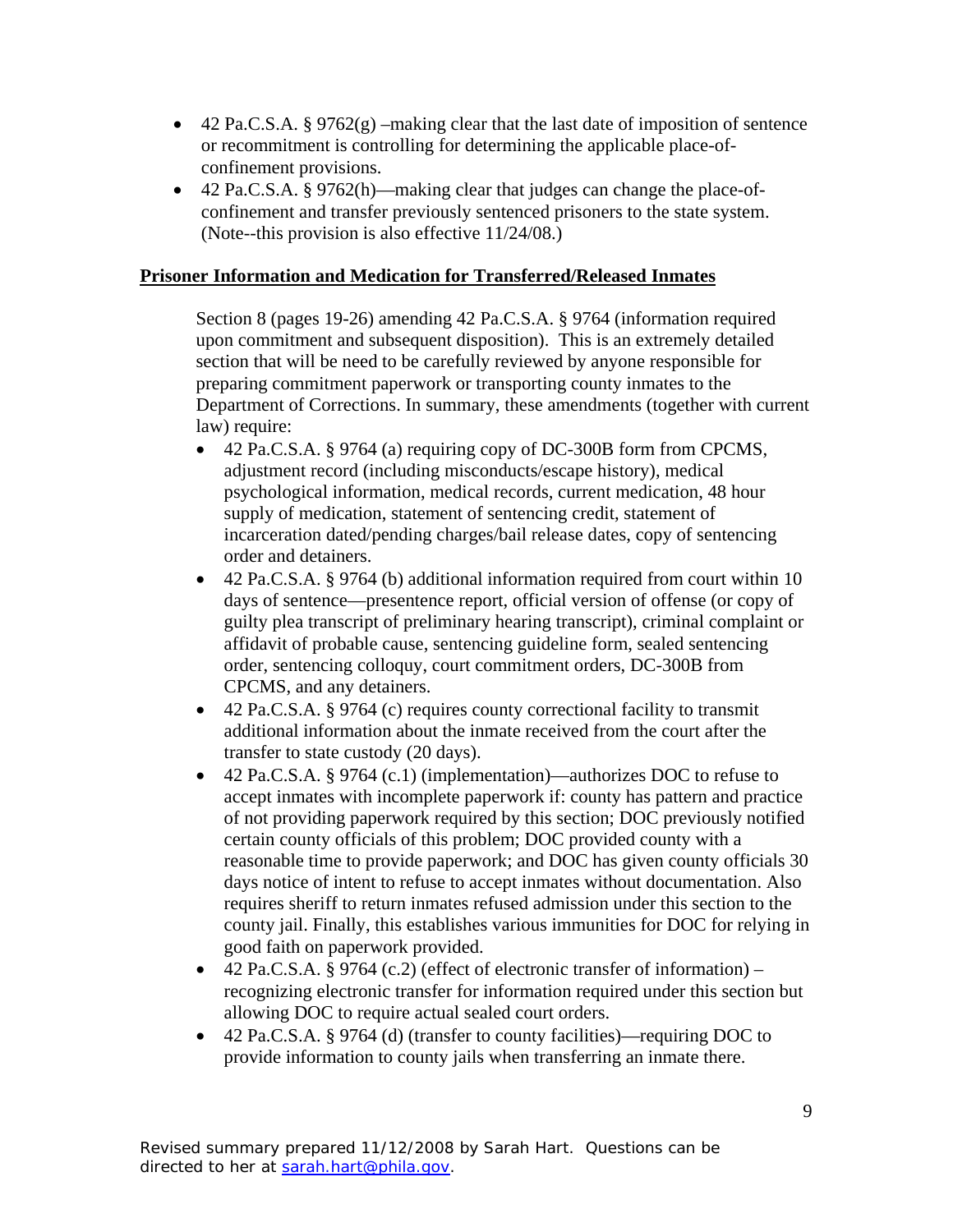- 42 Pa.C.S.A. § 9764 (e) (release by Dept. of Corrections)—requiring DOC to provide certain information to the state parole board (PBPP) prior to the release of an inmate.
- 42 Pa.C.S.A. § 9764 (f) (release from county correctional facility to State probation or parole)—requiring county jails to provide information to PBPP when releasing inmate on state probation or parole and provide inmate with a supply of medications and necessary medical supplies.
- 42 Pa.C.S.A. § 9764 (g) (release from county correctional facility to county probation or parole)—requiring county prisons releasing inmate on county probation or parole to provide certain information to the county probation/parole office and provide inmate with supply of medications and medical supplies.
- 42 Pa.C.S.A. § 9764 (h) (record of inmate moneys)—requiring DOC and county jails to provide information to parole/probation authorities about record of inmate payment of court-ordered financial obligations.
- 42 Pa.C.S.A. § 9764 (i) (continuing payments)—requiring PBPP to establish a condition of parole that an inmate continue to make payments on courtordered financial obligations.
- 42 Pa.C.S.A. § 9764 (j) (release after maximum sentence)—where DOC is releasing an inmate who has served his maximum sentence, this provision now requires DOC to notify county authorities of the inmate's record of payments and outstanding amounts relating to restitution and other courtordered payments.
- 42 Pa.C.S.A. § 9764 (k) (procedures)—requiring DOC and PBPP to establish procedures to implement these provisions.
- 42 Pa.C.S.A. § 9764 (l) (application)—applies to offenders transferred or released after effective date (11/24/08).

# **Work Release-County Jails**

Section 8.1 (pages 26-27) adds 42 Pa.C.S.A. § 9813 (work release and other court order and purposes). These provisions establish procedures and requirements for county jail inmates seeking work release.

- Subsection (a) authorizes judges to make inmates in county jails "eligible" for work release (although the purposes of release expand beyond traditional "work").
- Subsection (b) requires that the victim be informed at the time of sentencing that the offender may be eligible for release under this section. It also requires "notice" and an "opportunity to be heard" for the victim and DA when the defendant files a work release application.
- Subsection (c) addresses the revocation and modification of previously entered orders. It specifically authorizes the *county jail* to detain and recommit the offender if he or she violates release conditions, poses a risk to the community, or the orderly and safe management of the jail. In addition, the judge is authorized to revoke the eligibility order upon notice to the inmate.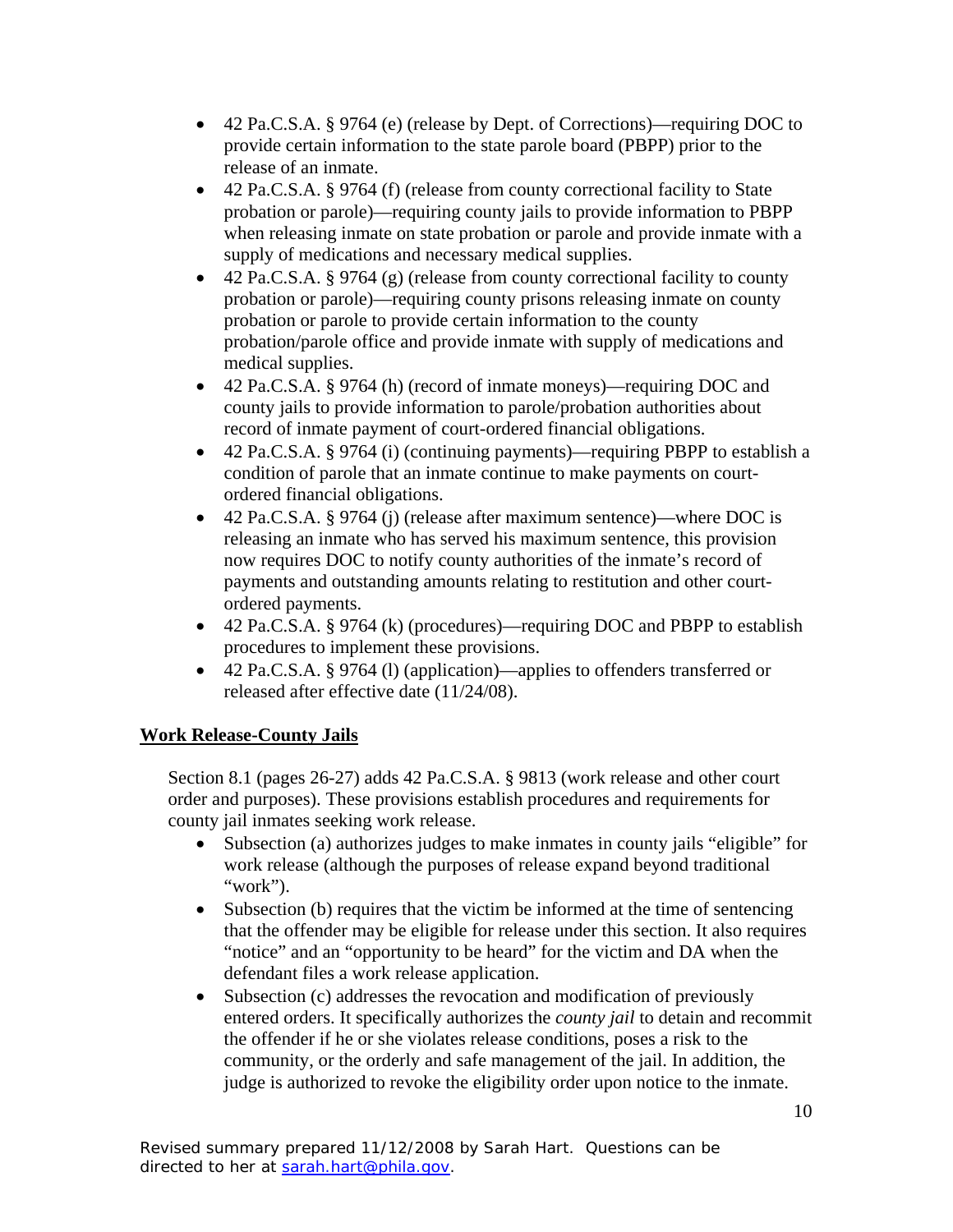# **State Intermediate Punishment**

Section 8.2 (pages 27-28) amending 42 Pa.C.S.A. § 9904 (referral to State Intermediate Punishment) (SIP). This amendment permits DOC to request the resentencing of a previously sentenced prisoner to SIP. The court may grant this request only if DOC has requested placement, the DA and defense attorney agree, the court makes the relevant SIP findings, the resentencing is occurring within 365 days of the defendant's reception in the DOC, and the court complies with victim notification provisions.

## **Recidivism Risk Reduction Incentive (RRRI)**

Section 9 (pages 28-40) creates a new Chapter 53 in Title 44. This includes the provisions relating to the Recidivism Risk Reduction Incentive (RRRI) Program (already called "Triple-R Eye"). In summary, this Chapter and related amendments allow a limited class of offenders who will be placed in the DOC to be sentenced to a RRRI minimum sentence (in addition to the traditional minimum and maximum sentences). If these offenders complete DOC programs designed to reduce their recidivism risk and comply with other requirements, they are eligible for release on parole by PBPP at their RRRI minimum date. The RRRI provisions are fairly complex and are not summarized here in detail. However, below is a list of the new sections in this Chapter along with a brief description.

- § 5301 (scope of chapter).
- § 5302 (purpose).
- § 5303 (definitions)—includes a detailed definition of "eligible offender"
- § 5304 (RRRI programs)—
	- (a) authorizing DOC to create RRRI programs;

(b) intent to encourage eligible offenders to participate in evidencebased programs that reduce the likelihood of recidivism and improve public safety;

(c) establishing programs requirements (appropriate scientific evidence that it reduces overall recidivism rates or serious crime rates; and establishing requirements for therapeutic communities:

(d) requiring DOC to consult with appropriate research and technical assistance organizations in the developing of RRRi programs; and (e) establishing a program approval process (including public notice, citation to research, and public comment).

- $§$  5305 (sentencing)—
	- (a) Requiring court to make eligibility determination at time of sentencing;
	- (b) Allowing DA to waive eligibility requirements, but requiring notice and opportunity to be heard by the victim and authorizing the court to reject the waiver;
	- (c) RRRI minimum sentence—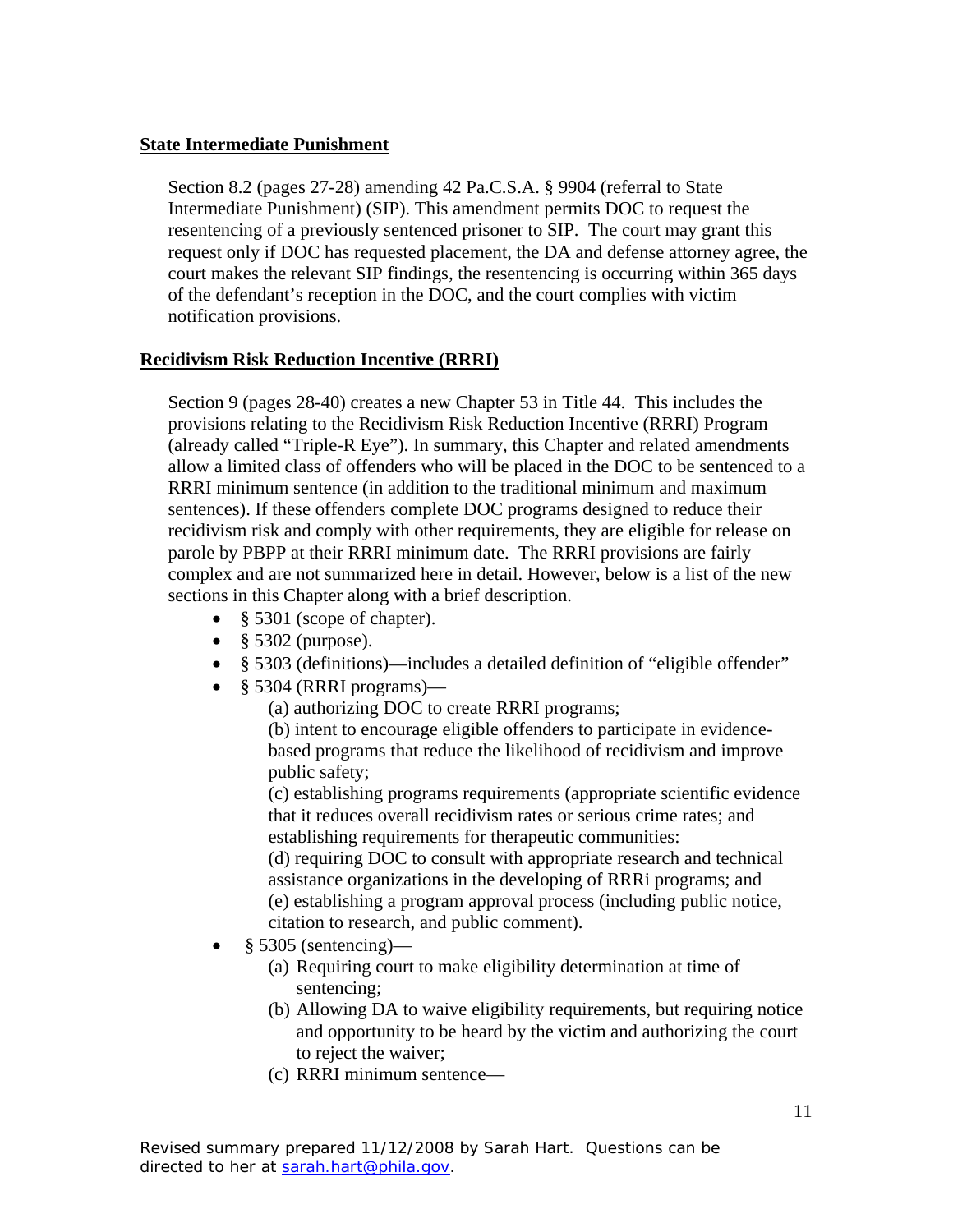- (1) for eligible offenders, court shall enter a maximum sentence, a minimum sentence, and a RRRI minimum sentence;
- (2) RRRI minimum equal to: ¾ of minimum sentence for minimum sentences of 3 years or less and 5/6 of minimum sentences of more than 3 years; aggregation provisions of 42 Pa.C.S.A §§ 9757 & 9762(d) apply;
- (3) Judge has discretion to refuse to impose RRRI minimum for offenders who previously received 2 or more RRRI sentences; and
- (4) Must comply with other sentencing requirements.
- § 5306 (RRRI minimum)—
	- (a) Authorizing PBPP to automatically parole offenders who have been sentenced to RRRI and successfully completed the RRRI program under certain conditions (DOC used a normed and validated assessment tool; DOC certifies that program plan designed to reduce recidivism risk for the particular prisoner; DOC advised the prisoner to complete the program plan; prisoner successfully completed the program plan; prisoner maintained a good conduct record; reentry plan is adequate; individual parole conditions have been established; notice and opportunity to be heard by DA and sentencing court; prisoner continues to remain an "eligible offender", and no reasonable indication of a public safety risk).
	- (b) DOC required to seek appropriate funding for RRRI programs;
	- (c) Program content—DOC not required to include RRRI programs in an individual program plan if risk assessment shows they are unlikely to reduce recidivism for that particular prisoner, DOC can use community works or public service as part of the plan; DOC not precluded from modifying the program plan to ensure appropriate treatments and program placement.
	- (d) Section shall not be construed as granting a right to parole and a decision under this section does not constitute "adjudication" under provisions relating to judicial review of Commonwealth agency actions.
- § 5307 (authority of PBPP)—Where a prisoner has a RRRI minimum sentence but is not granted paroled under RRRI provisions, PBPP has exclusive power to grant parole. PBPP also retains the power to parole, commit and reparole DOC prisoners.
- § 5308 (written guidelines and regulations)
- § 5309 (evaluation)—requiring a rigorous scientific evaluation of the RRRI program to determine its effectiveness and whether it reduced recidivism rates.
- § 5310 (reports)—(a) requiring DOC, PBPP and the Sentencing Commission to provide detailed reports to the Legislature about the RRRI program; and (b) requiring PCCD to develop and report on a detailed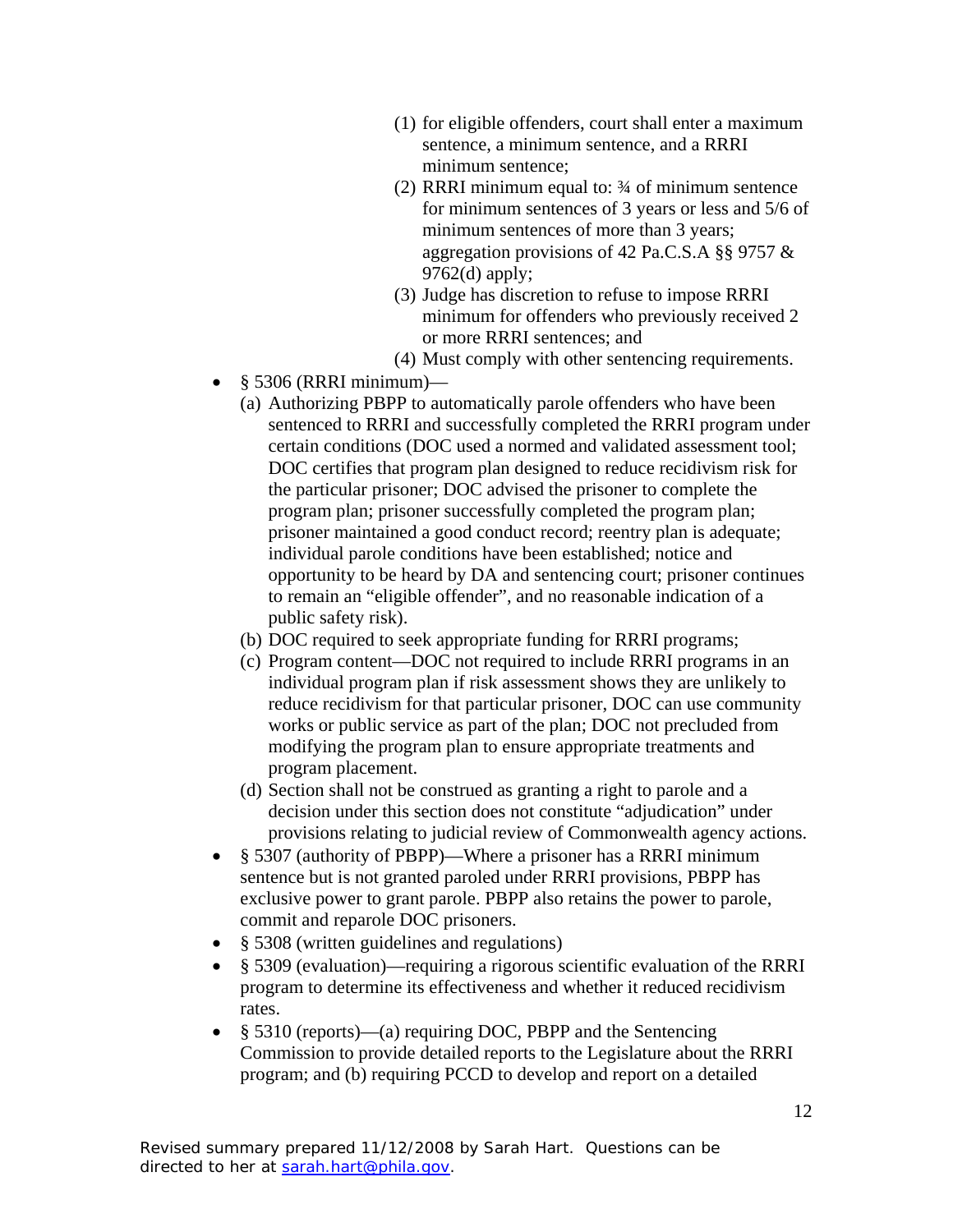educational plan designed to educate criminal justice practitioners and stakeholders on a wide variety of prison-related topics.

- § 5311 (construction)—making clear that this Chapter doesn't confer legal rights on any individual.
- § 5312 (applicability)--applies only to persons incarcerated in DOC.

#### **Miscelleaneous**

Section 10. (page 41) Repealer.

Section 11. Effective dates: Booking centers--180 days; everything else—60 days.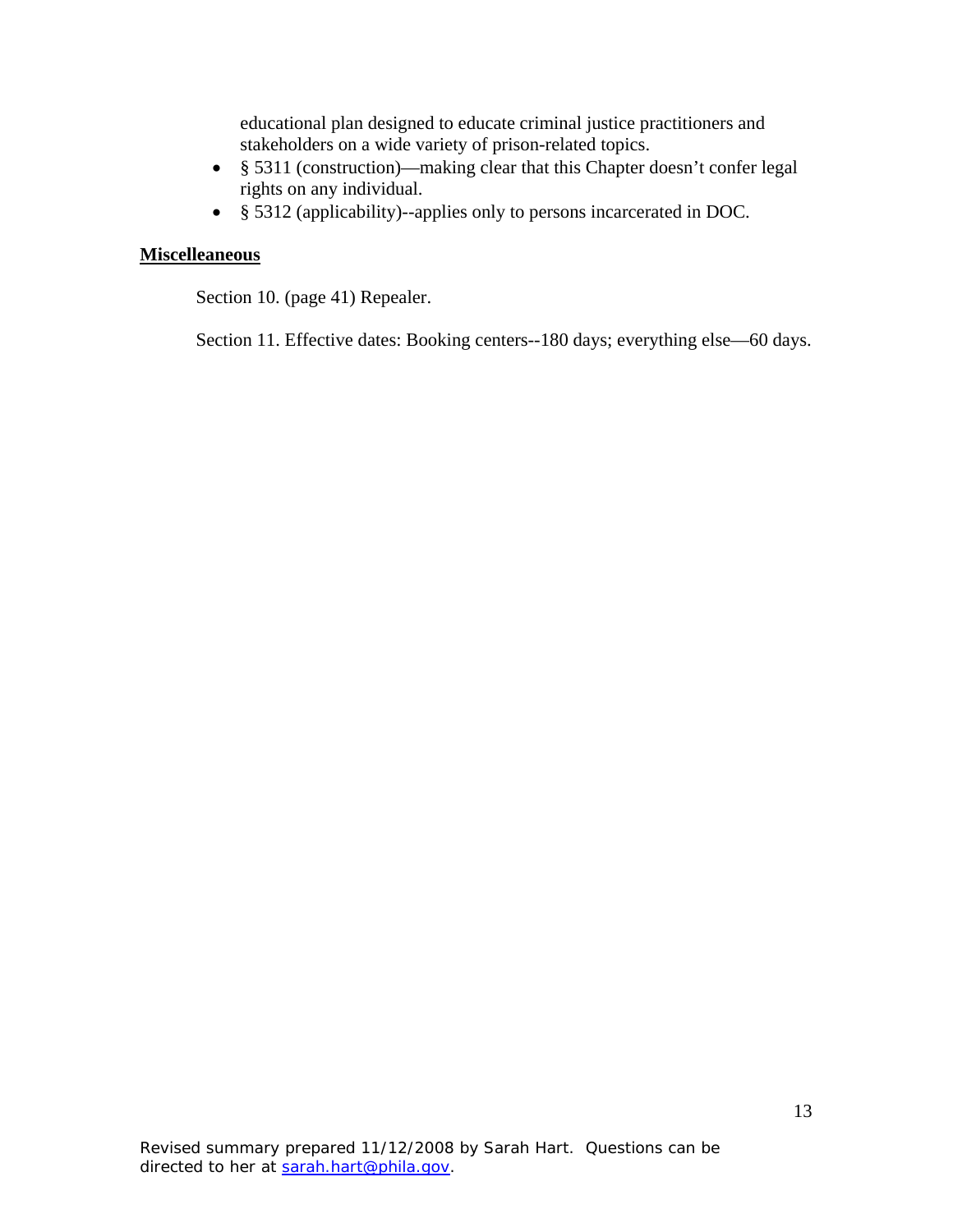### **Act 82 (HB 5): Section-by-Section Analysis**

Section 1. amending the "Prisoner Transfer Law" P.L. 1044, No. 425.

- (a) Adding a title to the current law relating to discretionary transfers but not making any substantive changes to 61 P.S. § 72.
- (b) Creating a new section entitled "temporary transfers" that
	- 1) Requires DOC to temporarily transfer state inmates to DOC prisons near the county courthouse where the prisoners is needed for a court hearing (but gives DOC discretion about the facility chosen based on the prisoner's security level and available bedspace);
	- 2) Does not require DOC to temporarily transfer unless:
		- i. Court entered order directing inmate's presence;
		- ii. Court finds that inmate's presence is required; and
		- iii. The law doesn't permit testimony or participation by videoconferencing.
	- 3) Requires DOC to establish regulations to implement this section that:
		- i. Require 14 days notice of the temporary transfer order;
		- ii. The inmate be returned to home institution after conclusion of hearing;
		- iii. Do not require DOC to do a temporary transfer for a particular inmate more than twice in a 6 month period or hearing scheduled to last more than one week.
	- 4) Requires DOC to publish interim guidelines pending implementation of regulations.
	- 5) Allows DOC to presume judicial proceedings have concluded unless court notifies DOC to the contrary.
	- 6) Allows DOC to require counties to pay the reasonable cost of transportation. Reimbursements to DOC are automatically reappropriated to DOC; nothing prohibits county from using alternative transportation methods.
	- 7) Makes clear that nothing in this section will be construed to authorize a judge to designate a particular place of confinement or length of confinement in temporary correctional institution.

Section 2. Effective date. 120 days (1/23/09).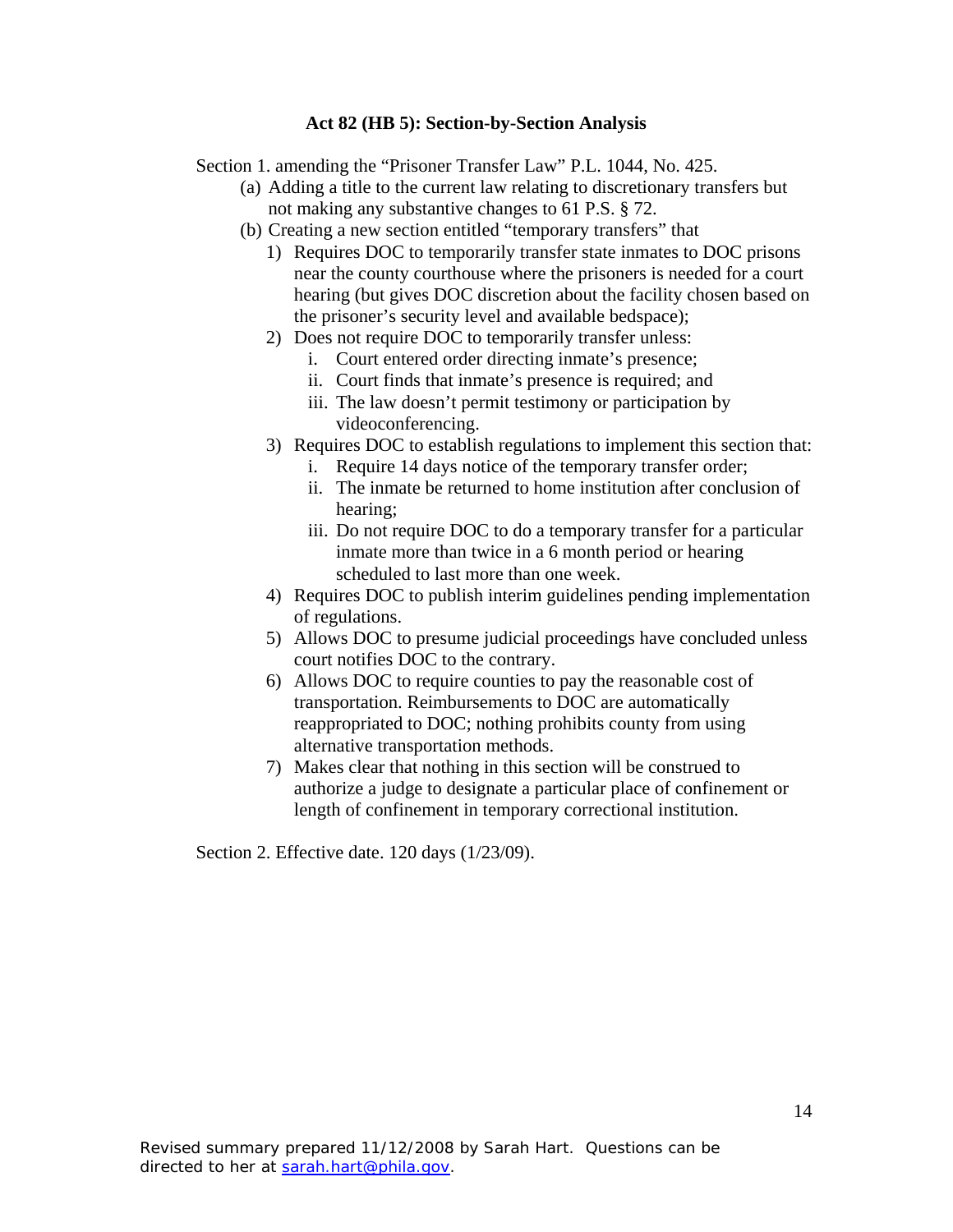# **Act 83 (HB 6): Section-by-Section Analysis**

Section 1. (page 1) amending 61 P.S. § 331.1 (public policy as to parole) to make clear that this provision applies to "any other paroling entity" (which includes county judges granting parole) and requires PBPP and judges to consider the parole guidelines established by the Sentencing Commission relating to parole proceedings, release, and recommitment.

Section 2. (page 2-4):

- Amending 61 P.S. § 331.3 (chairman of the board) to make clear that the chairman directs the management and administration of PBPP and its proceedings to ensure efficient and timely decisions.
- Amending 61 P.S. § 331.4 (quorum; number authorized to act; appeal) to authorize parole decisions in accordance with the RRRI program (44 Pa.C.S.A. Ch. 53) and adding a new subsection (e) to permit streamlined procedures for RRRI parole decisions.

Section 3. (page 4) amending 61 P.S. § 331.16a(a) to authorize PBPP to provide information to the Sentencing Commission.

Section 4. (page 4-7) amending 61 P.S. § 331.17 (powers of board respecting parolees; supervision of persons placed on probation; sentenced for less than two years excepted) as followings.

- Creating a new subsection (a) that contains existing law but now makes clear that PBPP parole powers do not extend to person committed to the county prison under the new place-of-confinement provisions that take effect in 3 years (42 Pa.C.S.A. § 9762(B)(2)). (Note: these provisions mean that, in three years, parole jurisdiction will be based on place of confinement with judges controlling parole decisions in the county jail and PBPP controlling parole decisions for prisoners in DOC.)
- Creating a new subsection (b) that:
	- o makes clear that judges may parole prisoners confined to the county prison under the new place-of-confinement provisions that take effect in 3 years (42 Pa.C.S.A. § 9762(B)(2));
	- o requiring notice to crime victims of a "personal injury crime" and an opportunity to prepare a "preparole statement;"
	- o requiring the DA to notify victims after sentencing of right to submit this statement;
	- o making clear that victims have the obligation to notify the court of their intent to submit this statement;
	- o making these statements confidential;
	- o requiring courts to report parole and reparole decisions to the Sentencing Commission.
- creating a new subsection (c) that contains the current aggregation statutory provisions that determine parole jurisdiction.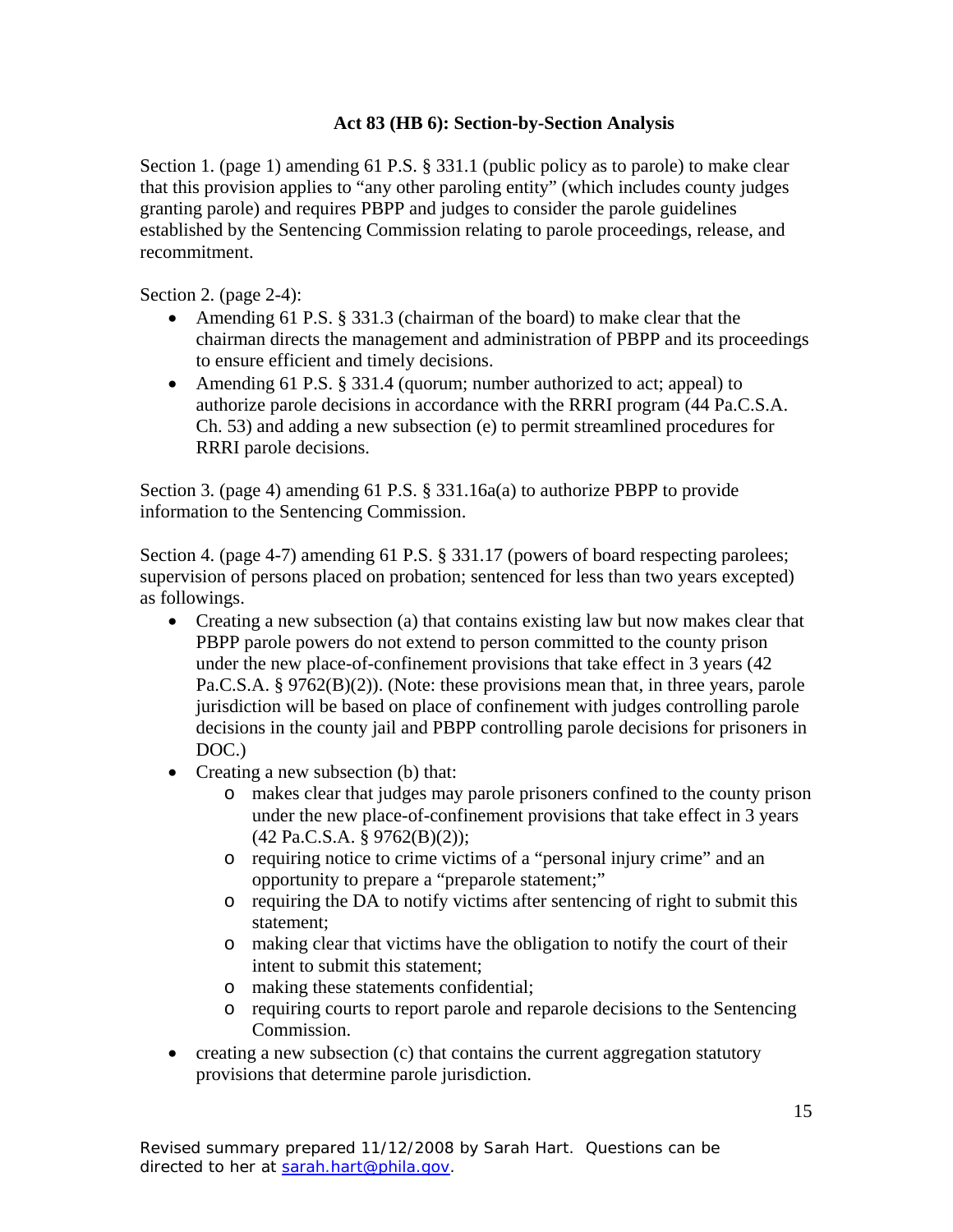Section 5. (pages 7-12) amending 61 P.S. § 331.21 follows:

- Subsection (a): making clear that PBPP parole decisions will be subject to the new parole guidelines;
- Subsection (a.1): when PBPP deviates from the new guidelines, it must provide a contemporaneous statement of the reasons for the deviation; PBPP may develop and use its own decisional instruments; this subsection doesn't prevent PBPP from developing other forms, policies, and procedures consistent with this Act.
- Subsection (a.2) (administrative parole):
	- i. permitting "eligible offenders" (same definition as RRRI—see 7(e) *infra*) to be placed on "administrative parole after 1 year of parole supervision if no violations or extensive use of sanctions and no substantial information indicating dangerousness.
	- ii. Making clear that offenders on administrative parole are subject to recommitment and reparole.
	- iii. Requiring offender on administrative parole to have supervision contact at least once a year, provide update contact information, pay restitution, comply with any other board requirements.
- Subsection (a.3): board required to comply with RRRI requirements,
- Subsections (b) and (b.1) (no changes in existing provisions found in 61 P.S. § 331.21 (b) and (b.1)).
- Subsection (b.2)
	- 1) Requiring DOC to identify prisoners meeting the definition of "eligible offender."
	- 2) Requiring DOC to notify PBPP of the prisoners identified; PBPP to notify DA and court (by mail or electronic means if DA and court have consented to electronic notification) six month prior to expiration of the minimum sentence.
	- 3) DA and court have 60 days to object to DOC and PBPP to determination that prisoner is an "eligible offender."
	- 4) If no objection PBPP shall approve parole if it finds:
		- i. Good conduct record and prisoner is still an "eligible offender";
		- ii. Adequate reentry plan;
			- iii. PBPP has established individualized parole conditions;
			- iv. No reasonable indication that prisoner poses a risk to public safety.
	- 5) If court or DA objects to determination that prisoner is an "eligible offender", PBPP makes determination as to whether he is an "eligible offender" and notifies DOC. If "eligible offender" RRRI parole procedures apply; otherwise, traditional parole procedures apply.
	- 6) Nothing is this section grants a right of parole to any person; PBPP decision is not treated as an "adjudication" under laws relating to judicial review of Commonwealth agency action.
	- 7) Except as otherwise provided in this section, powers and duties of PBPP not affected.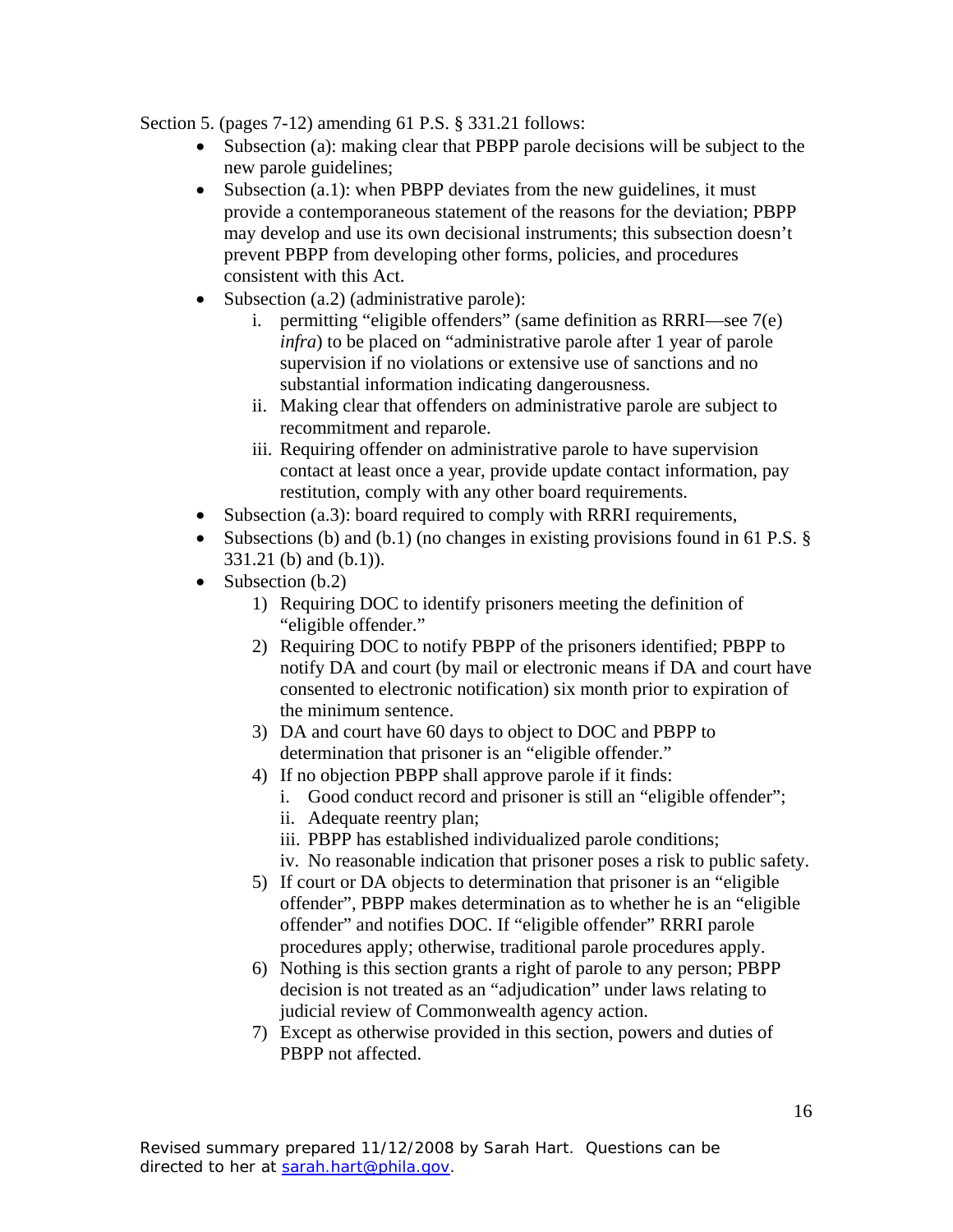- Subsection (c): making clear that PBPP must consider recommitment ranges that will be established by the Sentencing Commission guidelines.
- Subsection (c.1): where PBPP deviates from recommitment guidelines established by the Sentencing Commission, it must provide a contemporaneous written statement of reasons.
- Subsection (d): no changes in existing law.
- Subsection (e) defining eligible offender using RRRI definition.

Section 6. (page 13) amending 61 P.S. § 331.21a(c) requiring that male PBPP parole violators be returned to nearest state correctional institution and female violators be returned to SCI-Muncy or other state correctional institution designated by DOC.

Section 7. (pages 14-17) amending 61 P.S. § 331.22a in the following subsections:

• Subsection (4) is amended to make clear that, unless otherwise required by law, victim impact statements submitted to PBPP are confidential, not subject to subpoena or discovery, cannot be introduced in a judicial or administrative proceeding, and may not be released to the prisoner. This subsection also precludes persons from having access to records under this section from disclosing them without the written consent of the victim.

Section 8. (page 17) Effective date: 60 days (11/24/08).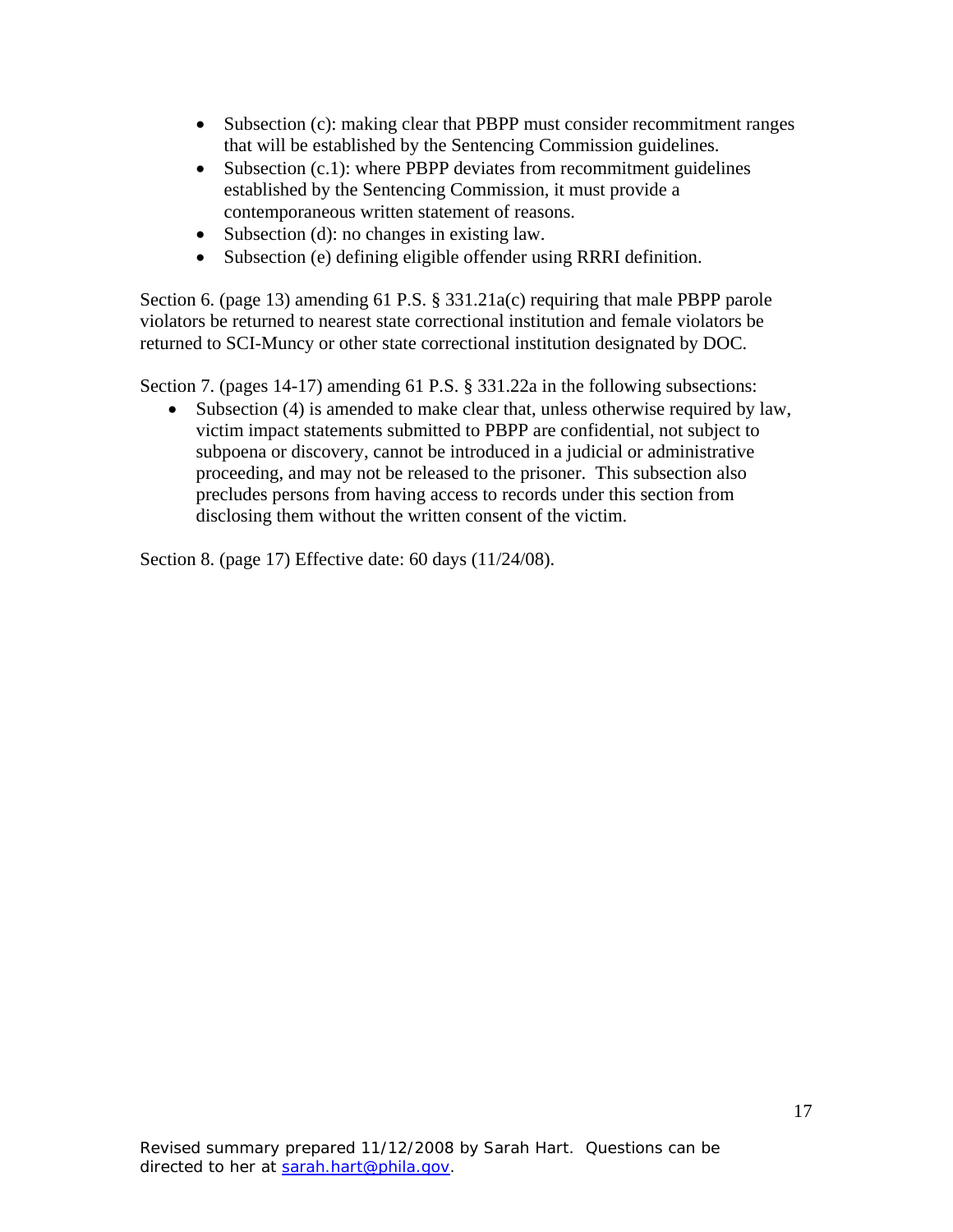## **Act 84 (HB 7): Section-by-Section Analysis**

Section 1. (pages 1-9) striking all of 61 P.S. § 81 (illness of prisoner; removal for treatment) and substituting the following:

- Section 1. (removal)
	- (a) DOC prisoners: DOC or the prisoner may petition to "temporarily defer service of the sentence of confinement" and to "temporarily remove" the prisoner from DOC custody for placement in a "hospital, long-term nursing care facility, or hospice care location" (as defined in the subsection (f)) and:
		- 1) Sentencing court may approve petition for hospital or nursing care facility under electronic monitoring if all of the following apply-
			- i. medical needs of prisoner "more appropriately addressed" there;
			- ii. facility agreed to accept prisoner;
			- iii. prisoner "seriously ill" and not expected to live more than 1 year
			- iv. to writs or detainers;
			- v. no undue escape risk (looking at conduct record, whether convicted of a crime of violence, length of imprisonment, and any other "relevant factor);
			- vi. facility agreed to notify DOC of material changes (health status, nature of care, or other information requested by DOC); and
			- vii. notice and opportunity to be heard by prosecuting agency, state or local prison, and victim.
		- 2) Sentencing court may approve petition for hospice care facility placement under basically the same standards as 1), and if the hospice care provider can provide appropriate "medical services and palliative care."
		- 3) Order entered under this section must include a provision that DOC or prosecutor may petition for recommitment of the prisoner if changed or previously unknown circumstances (including change in medical status, risk of escape, danger to community, or change in case provided).
		- 4) Sentencing court may terminate its order. A prisoner taken into custody pursuant to an order (detention or recommitment) shall be delivered to the nearest state correctional facility.
	- (b) Prisoners in other facilities (including county jails)—judge committing prisoner to that facility may enter the same type of orders described in (a) based on clear and convincing evidence of consent, proof of requirements in  $(a)(1)$  or  $(a)(2)$ , order includes provisions described in  $(a)(3)$ . Court may terminate order, and prisoner taken into custody should be returned to the institution where he was previously confined.
	- (c) Service.--Petition must be served on each agency representing the Commonwealth at each proceeding that resulted in the commitment/detention order. Each party has opportunity to object and be heard. Court must ensure victim notification. All parties entitled to copy of final order.